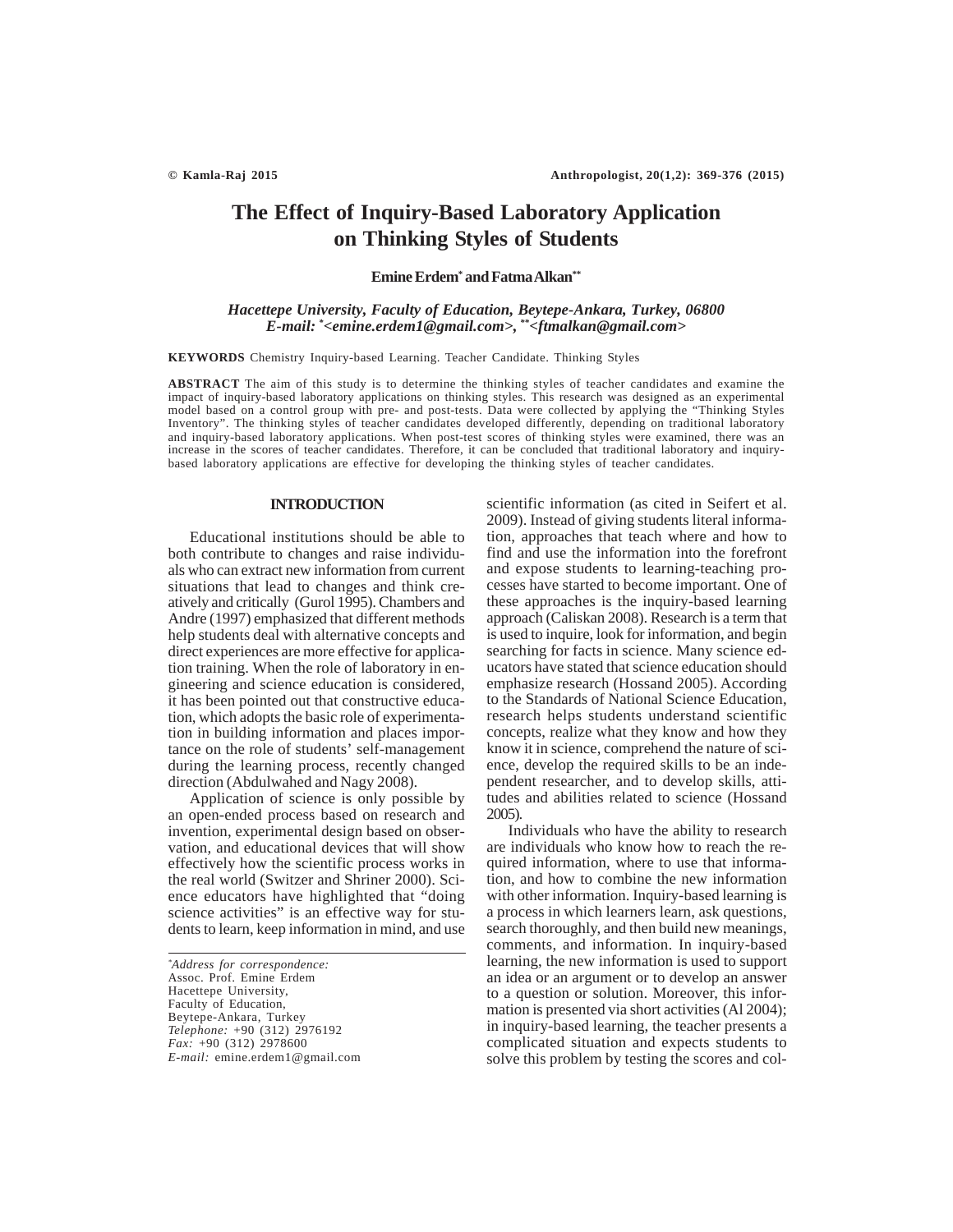lecting data (Woolfolk 2001). Babadogan and Gurkan (2002) arranged the basic features of inquiry-based learning as building a thinking frame based on the student, determining the aim and target behavior, putting the teacher into the form of a class leader who controls everything, predicting the reactions of students related to the subject, turning the class into a learning laboratory, and caring about each student. Inquirybased learning is an approach by which problem solving, case, project, drama, role play, observation, discussion, group work, and laboratory methods can be effectively applied (Buyukkaragoz and Civi 1999). The inquiry-based learning model is composed of describing the problem, forming hypotheses, designing experiments with mentors, applying, observing, recording, and discovering the relationship between variables, and forming conclusions. Applied activities or laboratory training have important roles in increasing science success and cognitive development (as cited in Ertepinar and Geban 1996). Therefore, the primary aim of this research is to make teacher candidates gain research skills. Inquirybased learning, which requires the participation of students in the learning process, develops higher thinking skills (Lim 2001). In applications of inquiry-based learning, there is an increase in the information level of students, especially as a result of laboratory activities (Bryant 2006).

Thinking cannot be formularized as a course material to be taught, learned, and evaluated; thinking includes planning, ranking, creating structural drafts, deciding on what is important, and reflecting a student's own idea as a result of their own activity (Nodding 2008). The theory of spiritual self-management explains the thinking styles of individuals. Thinking styles are primarily described as ways of using the skills that we have; the basic concept of this theory is that people manage or somehow control the daily activities that they require and prefer the styles that they can easily apply while they manage their activities. In addition, individuals can change the thinking styles that they use, depending on the formal demands of the situation that they are in and their environment, suggesting that styles can be partially socialized (Sternberg 1997).

Some of the basic features of thinking styles were generally described by Sternberg (1997): styles are not abilities, but preferences; styles are neither good nor bad; harmony between teacher and learner or learner and material is more important; styles can change according to missions and situations; some people prefer more definite styles while some prefer weak ones; some people can easily move between styles and some cannot; styles socialize people; styles are learned through interaction with the environment; styles can change throughout life and people can change their styles in time; styles are measurable; the style that is valuable now may not be valuable in any other time; and while styles may lead to success at school or work, they may not lead to success in other areas.

Comprehending thinking styles help teachers differentiate their teaching and maximize learning outputs (Sternberg 1997). Theory of thinking styles is used in areas of problem solving, deciding, and managing. Thinking styles illuminate personal and organizational problems; this theory is used as supporting material to match the roles of individuals (Sternberg 1997). Various studies examined implementation of thinking styles by integrating them with a syllabus and they reached the same results: when the student teaches the subject in which he/she has actively participated, he/she is able to develop his/her ability to think and, by doing so, the concept of learning based on thinking was formed (Swartz 2008).

# **The Aim of the Study**

Considering the different thinking styles will contribute to the development of learning and teaching methods (Sternberg 1997). Therefore, the aim of this study is to determine the thinking styles of teacher candidates and to examine the impact of inquiry-based laboratory applications on the thinking styles of teacher candidates.

In this study, the questions below were asked:

- 1) What are the thinking styles of teacher candidates?
- 2) Is there a significant difference between students' scores of pre-test thinking style in the experimental group and those of the control group?
- 3) Does the inquiry-based laboratory application have a significant impact on the thinking styles of teacher candidates?
- 4) Does the traditional laboratory application have a significant impact on the thinking styles of teacher candidates?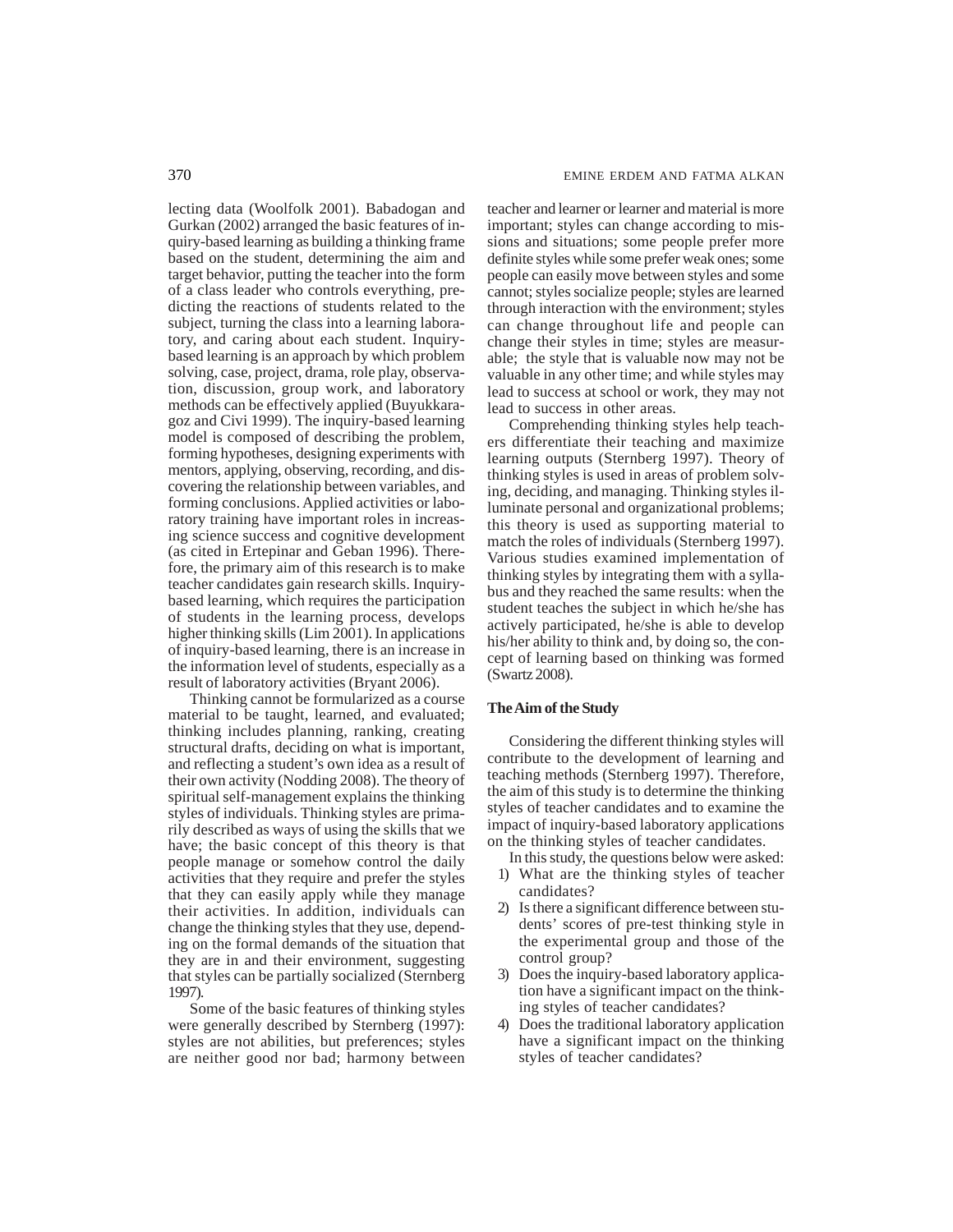#### **METHODOLOGY**

#### **Research Design**

This research was designed as an experimental study model based on pre-test and post-test of a control group. In the pre-test and post-test model of a control group, test subjects are subjected to measuring related to the dependent variable both before and after experimental study. In this model, test subjects are divided into two groups: experimental and control (Karasar 1999). Experimental and control groups were determined according to the method of objective sampling. The working group of the study was composed of 107 teacher candidates who studied at the Faculty of Education, Hacettepe University, during the Fall Term.

#### **Research Instruments**

In the study, data were collected by applying the "Thinking Styles Inventory". The Thinking Styles Inventory was developed by Sternberg-Wagner (1992) to determine the thinking styles of individuals. There are 104 articles in the original "Thinking Styles Inventory" which is in the model of a 5-point Likert scale. In each article of this inventory, there is a situation that presents which thinking patterns and styles the individual will choose in case of facing a problem or information and it is demanded from the individuals to show on the scale how often they form this behavior. Positive statements of this inventory are graded as: Always: 5, Often: 4, Sometimes: 3, Rarely: 2, and Never: 1. The scale is composed of total 13 sub-dimensions with 5 main headlines. These are:

- A) Functional Style: legislative, executive, judicial;
- B) Formal Style: monarchic, hierarchic, anarchic, oligarchic;
- C) According to level: global, local;
- D) According to content: internal, external,
- E) According to tendency: progressive, conservative.

In the original inventory, each sub-dimension is composed of 8 articles. After the grades from one dimension are gathered, the scale grade for all 13 dimensions for each individual is acquired.

Theoretically, since scoring for each article changes from 1 to 5, the highest score that can be obtained from a sub-dimension of the scale is 40 and the lowest score is 8; higher scores indicate a greater propensity for that thinking style. The adaptation of the scale into Turkish was made by Sunbul (2004). According to the results of factor analysis, the Turkish form of the scale is composed of 13 factors. Reliability coefficients calculated for all sub-dimensions of the scale are, in order: legislative thinking style 0.709, executive thinking style 0.743, judicial thinking style 0.783, monarchic thinking style 0.701, hierarchic thinking style 0.786, anarchic thinking style 0.713, oligarchic thinking style 0.720, global thinking style 0.713, local thinking style 0.722, internal thinking style 0.821, external thinking style 0.861, progressive thinking style 0.832, and conservative thinking style 0.854.

#### **Data Analyses**

Data obtained in the study were analyzed by the SPSS 15.0 program. Arithmetic average, standard deviation, and t-test were used to test the research questions.

#### **Experimental Process Steps**

Research was carried out in the experimental and control groups for one semester (14 weeks) by the researcher.

While inquiry-based laboratory application was done in the experimental group, traditional laboratory study was done in the control group.

At the first week of the application, the "Thinking Styles Inventory" was applied to the students as a pre-test.

A presentation was given to the students of the experimental group to inform them about the inquiry-based laboratory application. The students were informed about how the inquirybased laboratory would be carried out during the laboratory study, how determining the topic and researching it would be carried out, how experiments would be done, how the study would be evaluated, and how presentations would be given. How experiments would be done and how experiment reports would be prepared was explained to the control group.

Students of the experimental and control groups studied chemical equilibrium, oxidationreduction reactions, acid-base titration, and reaction rate.

In the experimental group, in which an inquiry-based laboratory application was applied, stu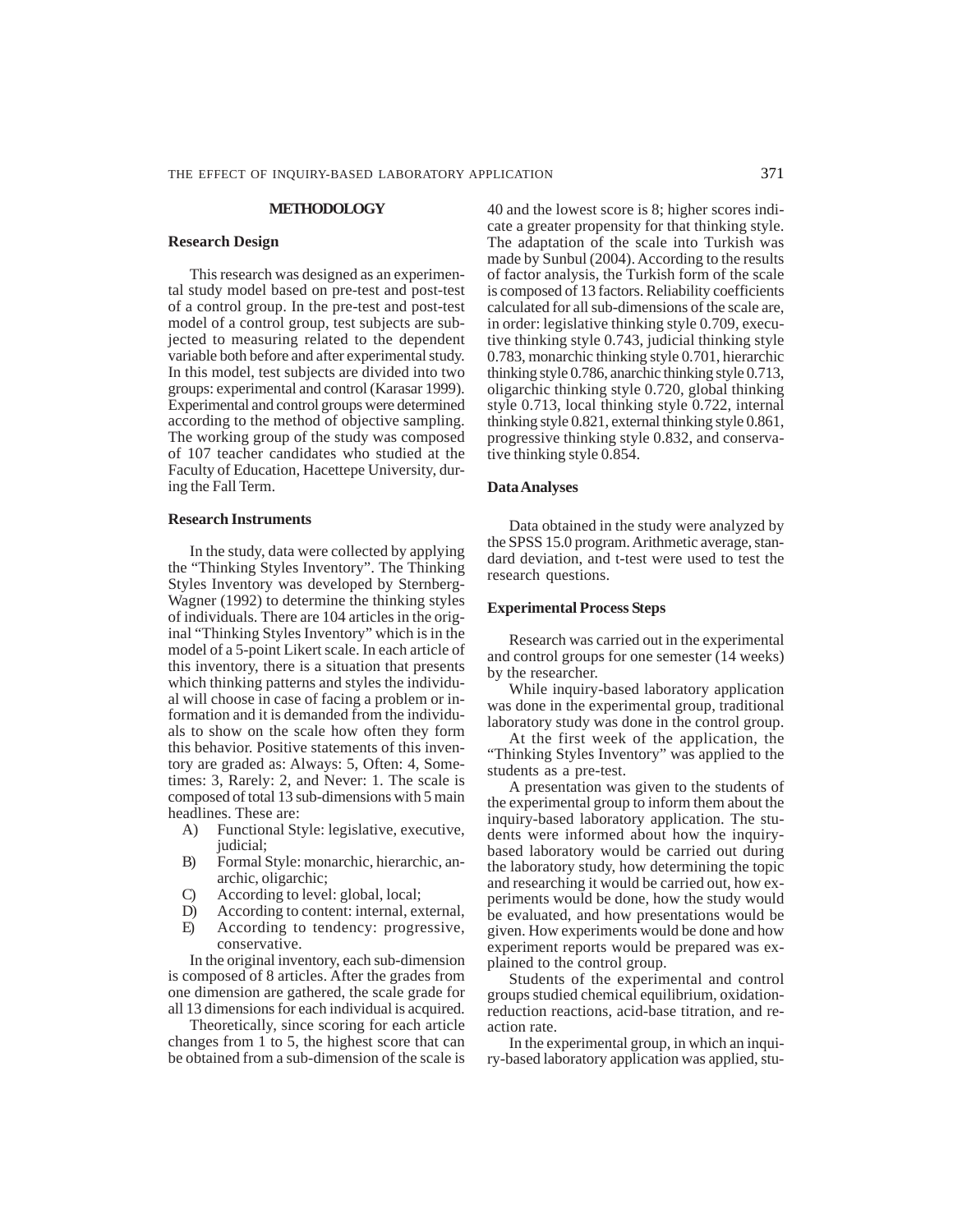dents formed pairs. Then, pairs were assigned a study topic via lottery. Students discussed the experiments, analyzed the experiments in detail, repeated the experiments when they met unwanted results, and suggested innovations for experiments. They prepared their reports in accordance with their data.

Traditional laboratory methods were applied in the control group. In the traditional laboratory method, students carried out their experiments as described in the experiment brochure; have available devices, chemical substances and mechanisms that they used and observed the results. They wrote experiment reports.

At the end of the application process, a thinking styles inventory was applied to the experimental and control groups as a post-test.

Research was carried out within 14 weeks in both groups.

## **RESULTS**

Grades of mean and standard deviation regarding thinking styles were examined as a result of descriptive analysis that was carried out to determine teacher candidates' thinking styles. Results are shown in Table 1. Teacher candidates had higher average legislative, progressive, and hierarchic thinking styles, and lower average conservative, oligarchic, and global thinking styles.

|  | Table 1: Means and standard deviations regard- |  |  |  |
|--|------------------------------------------------|--|--|--|
|  | ing the thinking styles of teacher candidates  |  |  |  |

| Thinking styles       | N   | Mean   | Std.<br>deviation |
|-----------------------|-----|--------|-------------------|
| Legislative thinking  | 107 | 4.2944 | .35449            |
| Executive thinking    | 107 | 3.8481 | .51339            |
| Judicial thinking     | 107 | 3.6682 | .55321            |
| Monarchic thinking    | 107 | 3.5754 | .46414            |
| Hierarchic thinking   | 107 | 3.8959 | .48129            |
| Anarchic thinking     | 107 | 3.3645 | .47593            |
| Oligarchic thinking   | 107 | 3.0467 | .55006            |
| Global thinking       | 107 | 3.2457 | .56492            |
| Local thinking        | 107 | 3.5047 | .53211            |
| Internal thinking     | 107 | 3.4379 | .72080            |
| External thinking     | 107 | 3.7263 | .64102            |
| Progressive thinking  | 107 | 3.9599 | .60666            |
| Conservative thinking | 107 | 3.0374 | .65475            |

An independent sample t-test was applied to determine whether there is a difference between thinking styles as a result of the pre-test application of teacher candidates in experimental and control groups. Results are given in Table 2. Score averages regarding the thinking styles of experimental and control groups before application are in Table 2 and their scores were tested

**Table 2: Pre-test t-test results regarding the thinking styles of experimental and control groups**

| <i>Thinking</i><br>styles   | Groups             | N  | Mean    | Std.<br>deviation | t       | $\boldsymbol{p}$ |
|-----------------------------|--------------------|----|---------|-------------------|---------|------------------|
| Legislative Thinking        | Control group      | 57 | 4.3377  | .40156            | 1.384   | .169             |
|                             | Experimental group | 50 | 4.2450  | .28789            |         |                  |
| Executive Thinking          | Control group      | 57 | 3.8487  | .54983            | .012    | .991             |
|                             | Experimental group | 50 | 3.8475  | .47400            |         |                  |
| Judicial Thinking           | Control group      | 57 | 3.75443 | .52129            | 1.736   | .085             |
|                             | Experimental group | 50 | .5700   | .57707            |         |                  |
| Monarchic Thinking          | Control group      | 57 | 3.6115  | .50055            | .858    | .393             |
|                             | Experimental group | 50 | 3.5343  | .42004            |         |                  |
| Hierarchic Thinking         | Control group      | 57 | 3.8922  | .51880            | $-.084$ | .933             |
|                             | Experimental group | 50 | 3.9000  | .43984            |         |                  |
| Anarchic Thinking           | Control group      | 57 | 3.4135  | .54778            | 1.167   | .246             |
|                             | Experimental group | 50 | 3.3086  | .43984            |         |                  |
| Oligarchic Thinking         | Control group      | 57 | 3.0752  | .53528            | .570    | .570             |
|                             | Experimental group | 50 | 3.0143  | .57015            |         |                  |
| Global Thinking             | Control group      | 57 | 3.2206  | .55069            | $-.489$ | .626             |
|                             | Experimental group | 50 | 3.2743  | .58500            |         |                  |
| Local Thinking              | Control group      | 57 | 3.5464  | .54205            | .864    | .389             |
|                             | Experimental group | 50 | 3.4571  | .52191            |         |                  |
| Internal Thinking           | Control group      | 57 | 3.4185  | .80986            | $-.301$ | .764             |
|                             | Experimental group | 50 | 3.4600  | .61108            |         |                  |
| External Thinking           | Control group      | 57 | 3.7594  | .68573            | .568    | .571             |
|                             | Experimental group | 50 | 3.6886  | .59056            |         |                  |
| <i>Progressive Thinking</i> | Control group      | 57 | 4.0000  | .61741            | .728    | .468             |
|                             | Experimental group | 50 | 3.9143  | .59709            |         |                  |
| Conservative Thinking       | Control group      | 57 | 3.0301  | .71313            | $-.123$ | .903             |
|                             | Experimental group | 50 | 3.0457  | .58827            |         |                  |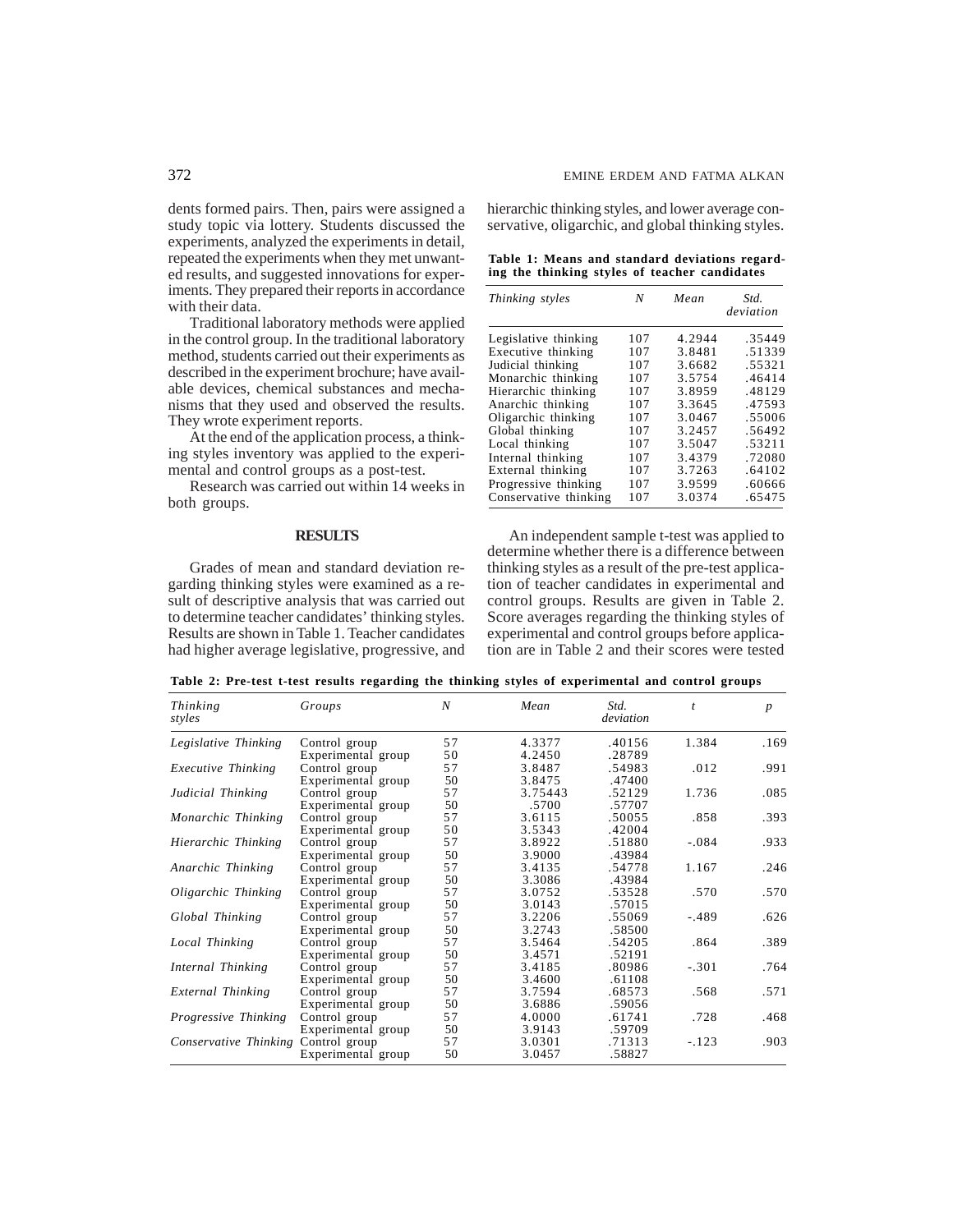by t-test to determine whether there were significant differences between the experimental and control groups in terms of thinking styles before application  $(p>0.05)$ . This can be commented as experimental and control groups are equal in terms of thinking styles before application.

The results of teacher candidates' thinking styles before and after inquiry-based laboratory application are shown in Table 3. After the inquiry-based laboratory application, the thinking style scores of teacher candidates increased; depending on the experimental applications, there is a significant difference in judgmental thinking, integrative thinking, and traditional thinking styles of teacher candidates. The results of thinking styles after traditional laboratory application are shown in Table 4; the thinking style scores in this group also increased, with significant differences in irregular thinking, integrative thinking, introverted thinking, and traditional thinking, depending on the experimental applications.

# **DISCUSSION**

This study aimed to examine the impact of traditional laboratory application and inquirybased laboratory application on thinking styles and to determine the thinking styles of teacher candidates. Pre-test data indicated that teacher candidates have higher average legislative, progressive, and hierarchic thinking styles and lower average conservative, oligarchic, and global thinking styles. The dominant features of teacher candidates are: legislative thinking that produces, forms, designs, and does things by using his own methods; progressive thinking that uses new methods and challenges traditions; progressive thinking that does things simultaneously and immediately and likes planning when and how to do things (as cited in Sunbul 2004). Cubukcu (2004) revealed in his study that teacher candidates use executive and hierarchic thinking styles more often than not.

There was no observed difference in pre- and post-test thinking style scores between the groups exposed to traditional or inquiry-based laboratory applications.

Inquiry-based learning is composed of a few steps: suspicion-wonder, describing problem, forming a hypothesis, gathering, analyzing and evaluating information, testing the hypotheses, and researching again but in a different way

| Thinking styles           | Groups    | Mean   | Std.deviation | $\mathfrak{t}$ | $\boldsymbol{p}$ |
|---------------------------|-----------|--------|---------------|----------------|------------------|
| Legislative Thinking      | Pre-Test  | 4.2450 | .28789        | .467           | .642             |
|                           | Post-Test | 4.2175 | .38698        | .467           | .642             |
| <b>Executive Thinking</b> | Pre-Test  | 3.8475 | .47400        | 1.334          | .188             |
|                           | Post-Test | 3.7625 | .46170        |                |                  |
| Judicial Thinking         | Pre-Test  | 3.5700 | .57707        | $-4.432$       | .000             |
|                           | Post-Test | 3.9825 | .39771        |                |                  |
| Monarchic Thinking        | Pre-Test  | 3.5343 | .42004        | $-1.113$       | .271             |
|                           | Post-Test | 3.6143 | .55007        |                |                  |
| Hierarchic Thinking       | Pre-Test  | 3.9000 | .43984        | $-.281$        | .780             |
|                           | Post-Test | 3.9200 | .40628        |                |                  |
| Anarchic Thinking         | Pre-Test  | 3.3086 | .37560        | $-.614$        | .542             |
|                           | Post-Test | 3.3600 | .50671        |                |                  |
| Oligarchic Thinking       | Pre-Test  | 3.0143 | .57015        | $-.453$        | .653             |
|                           | Post-Test | 3.0600 | .65757        |                |                  |
| Global Thinking           | Pre-Test  | 3.2743 | .58500        | $-2.852$       | .006             |
|                           | Post-Test | 3.5171 | .43378        |                |                  |
| Local Thinking            | Pre-Test  | 3.4571 | .512191       | $-.894$        | .376             |
|                           | Post-Test | 3.5257 | .45491        |                |                  |
| Internal Thinking         | Pre-Test  | 3.4600 | .61108        | $-.769$        | .445             |
|                           | Post-Test | 3.5543 | .64125        |                |                  |
| External Thinking         | Pre-Test  | 3.6886 | .59056        | $-.129$        | .898             |
|                           | Post-Test | 3.7000 | .47094        |                |                  |
| Progressive Thinking      | Pre-Test  | 3.9143 | .59709        | .435           | .666             |
|                           | Post-Test | 3.8714 | .50010        |                |                  |
| Conservative Thinking     | Pre-Test  | 3.0457 | .58827        | $-3.229$       | .002             |
|                           | Post-Test | 3.3000 | .54014        |                |                  |

**Table 3: Results of pre-test and post-test thinking styles of teacher candidates in experimental group**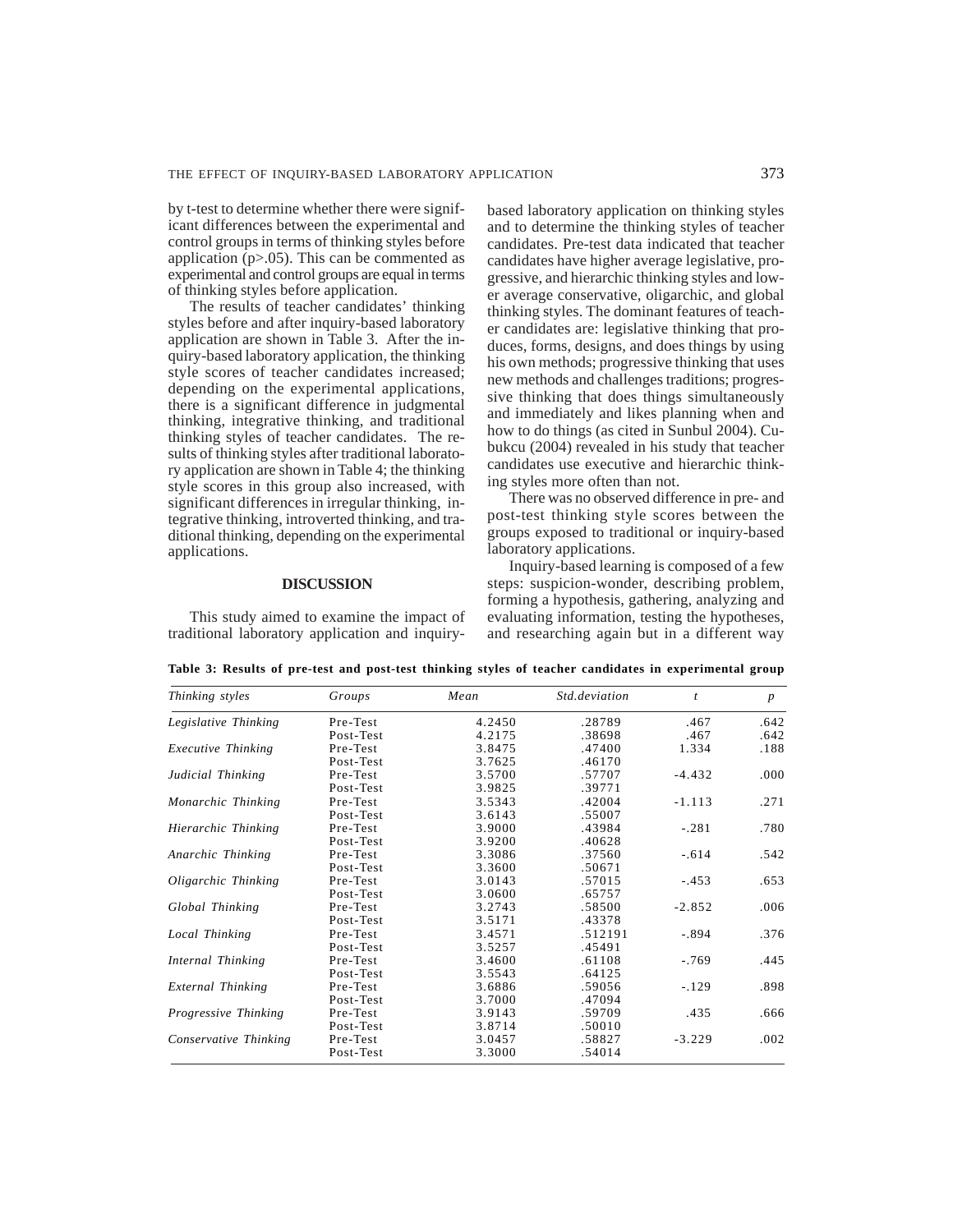| Thinking styles       | Groups    | Mean   | <i>Std deviation</i> | t        | $\boldsymbol{p}$ |
|-----------------------|-----------|--------|----------------------|----------|------------------|
| Legislative Thinking  | Pre-Test  | 4.3348 | .40460               | .776     | .441             |
|                       | Post-Test | 4.2634 | .54234               |          |                  |
| Executive Thinking    | Pre-Test  | 3.8504 | .55464               | $-.415$  | .680             |
|                       | Post-Test | 3.8973 | .65240               |          |                  |
| Judicial Thinking     | Pre-Test  | 3.7522 | .52575               | .434     | .666             |
|                       | Post-Test | 3.7031 | .64955               |          |                  |
| Monarchic Thinking    | Pre-Test  | 3.6276 | .49011               | $-.506$  | .615             |
|                       | Post-Test | 3.6709 | .56419               |          |                  |
| Hierarchic Thinking   | Pre-Test  | 3.9056 | .51347               | $-.779$  | .439             |
|                       | Post-Test | 3.9796 | .54852               |          |                  |
| Anarchic Thinking     | Pre-Test  | 3.4184 | .55151               | $-.943$  | .350             |
|                       | Post-Test | 3.5230 | .66633               |          |                  |
| Oligarchic Thinking   | Pre-Test  | 3.0689 | .53798               | $-2.928$ | .005             |
|                       | Post-Test | 3.3648 | .66222               |          |                  |
| Global Thinking       | Pre-Test  | 3.1939 | .51718               | $-4.349$ | .000             |
|                       | Post-Test | 3.6012 | .61678               |          |                  |
| Local Thinking        | Pre-Test  | 3.5740 | .50489               | $-.144$  | .886             |
|                       | Post-Test | 3.5893 | .59501               |          |                  |
| Internal Thinking     | Pre-Test  | 3.4464 | .78910               | $-2.588$ | .012             |
|                       | Post-Test | 3.7321 | .55833               |          |                  |
| External Thinking     | Pre-Test  | 3.7551 | .69117               | .119     | .906             |
|                       | Post-Test | 3.7398 | .68436               |          |                  |
| Progressive Thinking  | Pre-Test  | 4.0204 | .60329               | .644     | .522             |
|                       | Post-Test | 3.9490 | .54784               |          |                  |
| Conservative Thinking | Pre-Test  | 3.0230 | .71754               | $-2.891$ | .005             |
|                       | Post-Test | 3.3571 | .72383               |          |                  |

**Table 4: Pre-test and post-test t-test results of thinking styles of teacher candidates in control group**

(Obenchain and Morris 2003). The post-test scores of teacher candidates increased after inquiry-based laboratory application, with significant increases in judicial, global, and conservative thinking styles. Teacher candidates in the experimental group like evaluating and judging people and things (judicial thinking), showing interests in pictures, generalizations and abstracting things (global thinking), and doing things by using correct methods that were tried beforehand and following traditional ways (conservative thinking), in accordance with inquirybased laboratory application. Özdemir and Sert (2010) Ozdemir and Sert (2010) researched the impact of project-assisted education on the thinking styles of students ; they determined that there is a meaningful difference between pre-test and post-test scores of control and experimental groups in terms of oligarchic and anarchic thinking styles, concordant with this study. This result shows that thinking styles can be developed by using different methods.

Traditional laboratory application led to significant differences between pre- and post-test averages of teacher candidates in oligarchic, global, internal, and conservative thinking styles. Traditional laboratory applications affect: oligarchic thinking that likes a random approach to a problem and does not appreciate systems, guidance, and nearly all kinds of instructions; global thinking, described as being interested in pictures, generalizations, and abstract things; internal thinking, described as working alone, focusing on his own ideas, and being self-sufficient; and conservative thinking, described as doing things by using correct methods that were tried beforehand and following traditions.

At the end of the study, it was noted that there was a development in the thinking styles of teacher candidates as a result of traditional laboratory application and inquiry-based laboratory application, indicated by increased posttest scores. According to Sunbul (2004), a high score is an indicator that shows that related thinking styles are at high levels.

Ertepinar and Geban (1996) revealed that inquiry-based activities increased the comprehension of the concepts of teaching and learning science. As a result of constructive syllabus application, developing comprehension of science concepts is more possible than by using the traditional laboratory approach (Liang and Gabel 2005; Nuangchalerm 2013; Stefanova 2014). According to the study of Cristianson and Fisher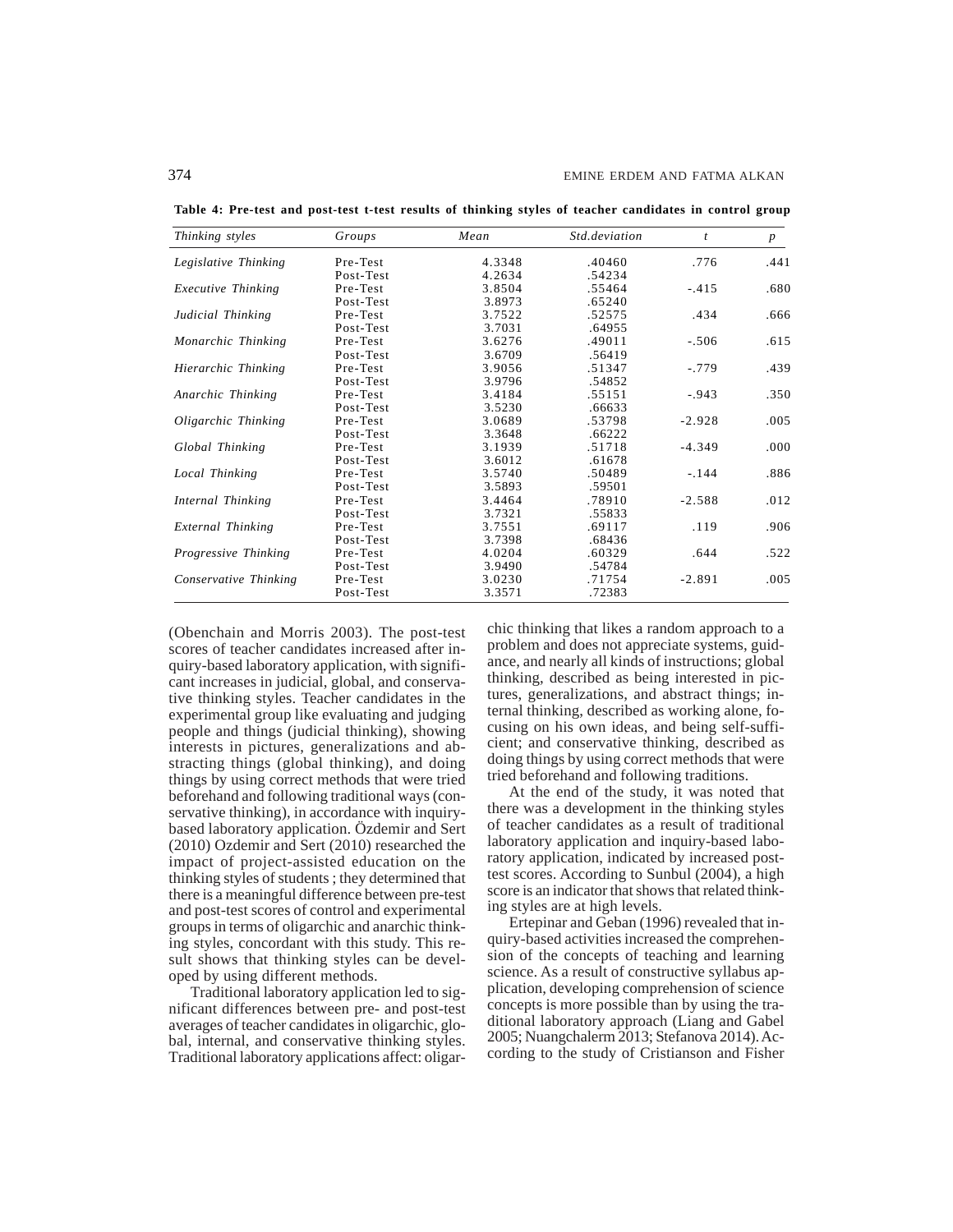(1999), students in the group that had a constructive laboratory/discussion application better understood the subject than those in traditional application group. Abdulwahed and Nagy (2008) revealed that a constructive laboratory model application significantly increased meaningful learning for the students' engineering career and motivation. Because of the importance of constructive laboratory application and inquiry-based laboratory application in science, applications that allow different thinking styles should be used.

Thinking styles are like unique signatures of individuals. Any learning or thinking style is better or worse than the others (Sofo 2004). When the literature is examined, the interaction between teacher's and students' thinking styles has a weak but a positive impact on the participation of students (Betoret 2007); students think that they will get better grades or be evaluated positively when they have the same thinking style as their teachers (Sternberg and Grigorenko 1995). There is a meaningful relationship between thinking styles and academic success (Grigorenko and Sternberg 1997), such that a mutual meaningful relationship between learning and thinking is determined (Cano-Garcia and Hughes 2000), which demonstrates the importance of thinking styles.

#### **CONCLUSION**

The importance of this research comes from its emphasis on how the inquiry-based chemistry laboratory application affected thinking styles. The teacher is seen as a source of knowledge in the eyes of students and parents; in other words, the student is seen as a passive individual who takes what he/she is given, whereas the teacher is seen as an individual who greatly conveys the knowledge. This research aims to make students play an active role in learning processes, give them the ability to question, and improve their thinking styles in accordance with their skills during the education process. Thinking styles are the ways in which individuals choose to use their skills they have; during the research, the students were made to be aware of their skills and were asked to make use of their different thinking styles during the process of questioning. Thus, the students were able to make use of the thinking styles they previously had used less in the new learning environments.

Thinking styles are used in areas like problem solving, questioning, and decision making, and a teacher who knows how to make use of those thinking styles effectively will ensure the improvement of thinking styles by giving different tasks to his/her students. This research has significance in giving teacher candidates the knowledge of how to use different thinking styles to educate individuals who will be able to hypothesize, research, question, and come to a conclusion. Therefore, it is very important to increase the number of studies in this field as well as contribute to the literature with new resources.

## **RECOMMENDATIONS**

According to the results obtained from this study, inquiry-based learning applications can be used to reveal skills and information.

- Laboratory applications can be designed to contribute to developing the thinking styles of students.
- Laboratory applications that allow students to improve themselves at the laboratory, show their performance, and evaluate themselves should be used.
- Activities that develop the thinking styles of individuals should be used.
- Arrangements that allow students to benefit from thinking styles they have should be used at secondary schools and universities.
- Different activities should be used by considering the fact that individuals show appropriate behaviors' to different thinking styles.
- Scientific research methods that allow students to use and develop thinking styles in studies carried out in a laboratory should be used.
- Sometimes, research can be repeated using different students and test subjects.

#### **REFERENCES**

- Abdulwahed M, Nagy ZK 2008. Towards Constructivist Laboratory Education: Case Study For Process Control Laboratory*. Frontiers in Education Conference, 38th Annual,* 29 October 2008, Ankara/Turkey**,** S1B–9- S1B-14.
- AL (Alberta Learning) 2004. *Focus on Inquiry: A Teacher's Guide to Implementing Inquiry-based Learning*. Canada: Edmonton.
- Babadogan MC, Gurkan T 2002. The effect of inquiry teaching strategy on academic achievement. *Educational Sciences and Practice*, 1(2): 149–180.